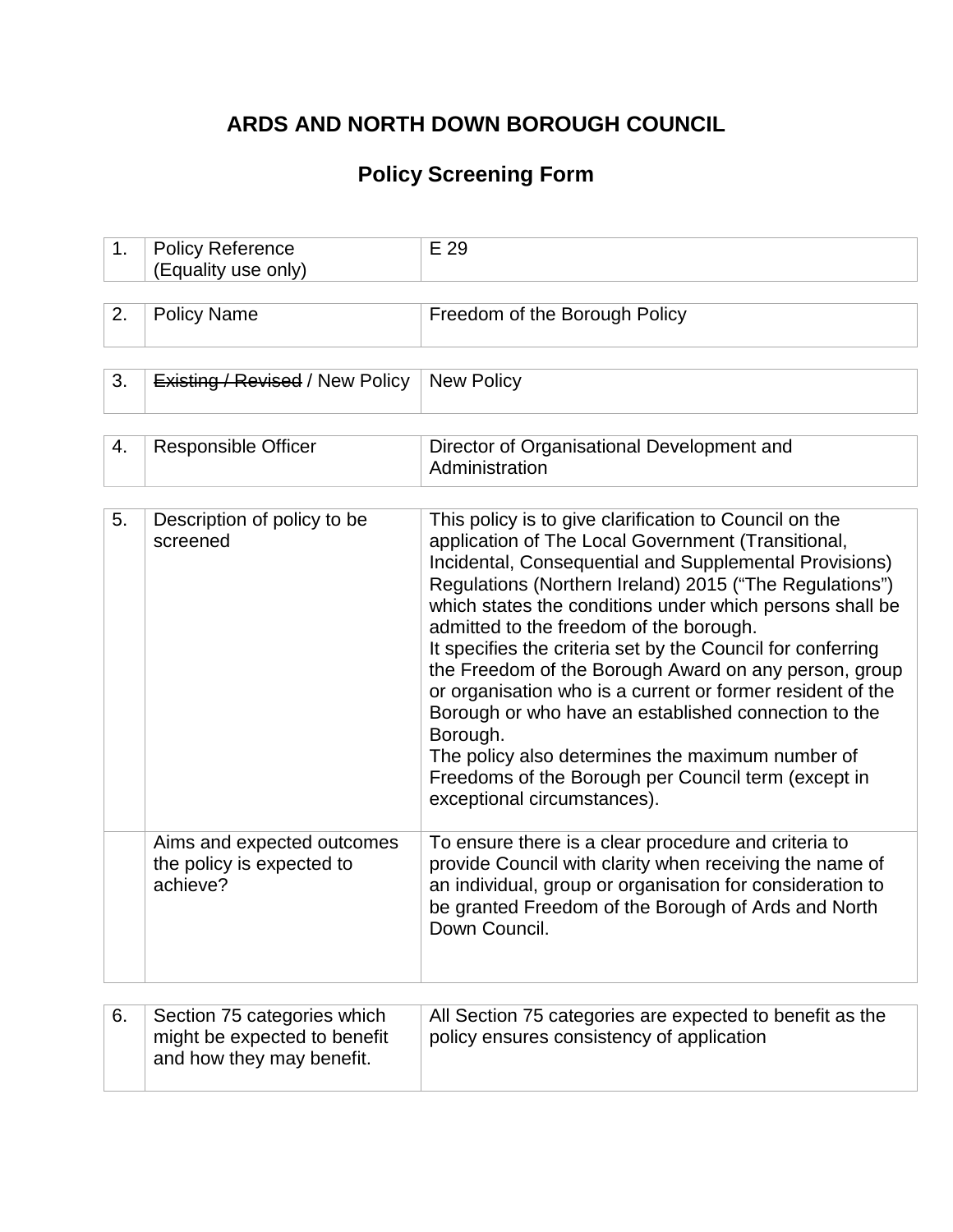| 7 <sub>1</sub> | Factors which could contribute<br>to / detract from the intended<br>aims / outcomes of the policy<br>when being implemented.                                                                                                                                                         | If the policy is not applied in accordance with the<br>regulations or criteria and conditions as agreed by the<br>Council in their policy.                                                                                                                                                                                  |
|----------------|--------------------------------------------------------------------------------------------------------------------------------------------------------------------------------------------------------------------------------------------------------------------------------------|-----------------------------------------------------------------------------------------------------------------------------------------------------------------------------------------------------------------------------------------------------------------------------------------------------------------------------|
| 8.             | The main stakeholders on<br>which the policy will impact.<br>For example, employees,<br>potential service users and<br>community groups.<br>Consider the internal and<br>external impacts (either actual<br>or potential) and comment, or<br>list, information where<br>appropriate. | The Council, Council Elected Members, employees of<br>Council, residents and ratepayers within the Borough,<br>those visiting the Borough.<br>Individuals, groups and organisations who have been<br>conferred with Freedom of the Borough and those who<br>are and may be considered to receive Freedom of the<br>Borough. |

| 9. | Please provide details of other policies which have a bearing on this one. |           |
|----|----------------------------------------------------------------------------|-----------|
|    | Policies:                                                                  | Owned by: |
|    | The Local Government (Transitional, Incidental,                            |           |
|    | <b>Consequential and Supplemental Provisions)</b>                          |           |
|    | Regulations (Northern Ireland) 2015                                        |           |
|    | E 15 Corporate Plan<br>E 16 Good Relations Strategy and Action Plan        | Council   |

| 10. | Available evidence (quantitative and qualitative) considered as important to encourage |                                                                     |
|-----|----------------------------------------------------------------------------------------|---------------------------------------------------------------------|
|     | completion in relation to:                                                             |                                                                     |
|     | <b>Religious Belief</b>                                                                | Evidence is available in relation to all previous recipients of the |
|     | <b>Political Opinion</b>                                                               | Freedom of the Borough award from each legacy Council.              |
|     | <b>Racial Group</b>                                                                    | The information that is available will be on a range of Section 75  |
|     | Age                                                                                    | details but will not always be available for all 9 categories.      |
|     | <b>Marital Status</b>                                                                  |                                                                     |
|     | Sexual orientation                                                                     | The criteria ensures that the award is made on the merit for the    |
|     | Men & Women                                                                            | achievement and that none of the Section 75 criteria will be        |
|     | generally                                                                              | considered.                                                         |
|     | <b>Disability</b>                                                                      |                                                                     |
|     | <b>Dependents</b>                                                                      |                                                                     |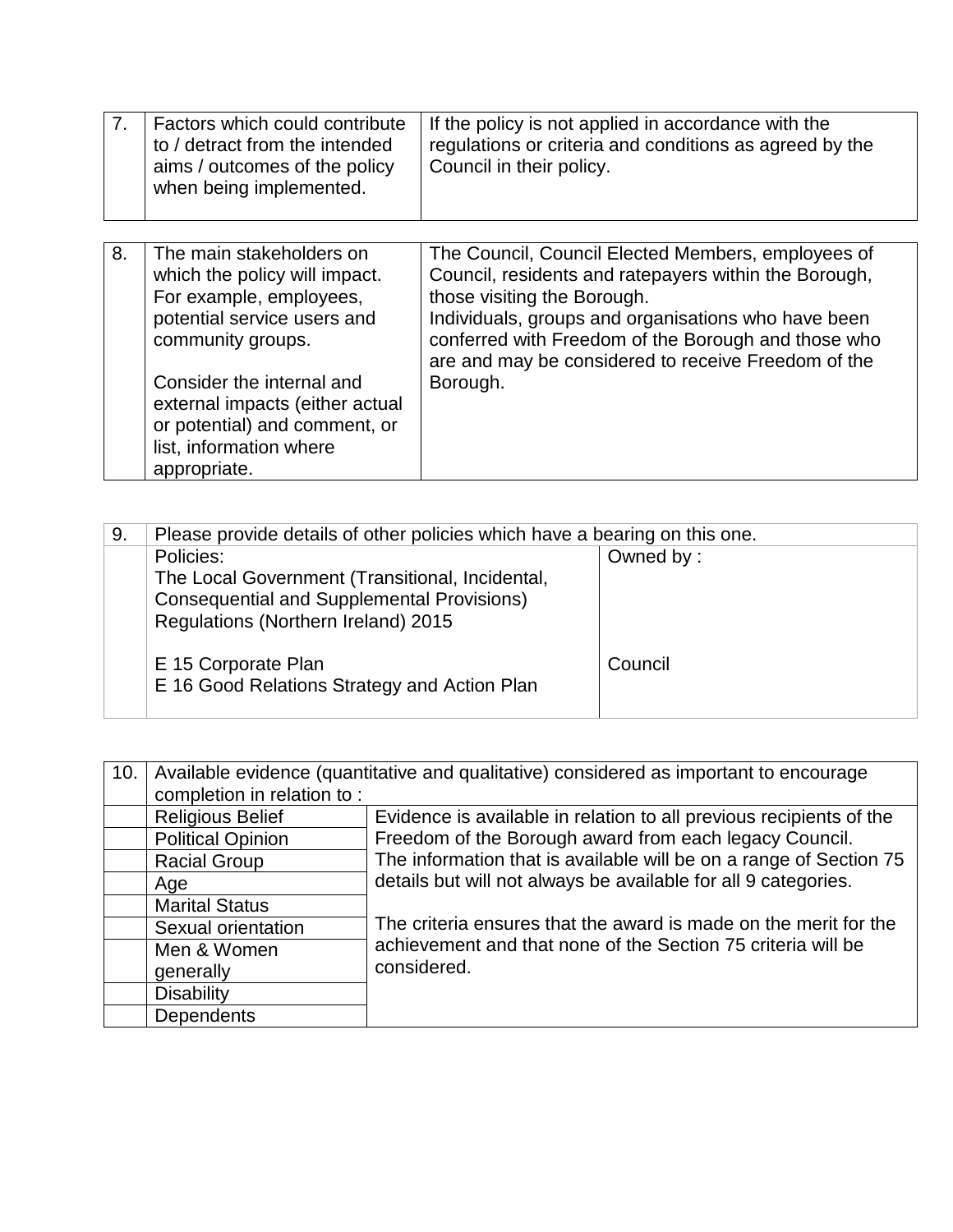| 11. | Based on data previously provided what are the needs, experiences and priorities for each |                                                                    |  |
|-----|-------------------------------------------------------------------------------------------|--------------------------------------------------------------------|--|
|     |                                                                                           | of the following categories, in relation to this policy/decision?  |  |
|     | <b>Religious Belief</b>                                                                   | That a fair and consistent approach is made based on the           |  |
|     | <b>Political Opinion</b>                                                                  | criteria for recognition of the individual, group or organisation. |  |
|     | <b>Racial Group</b>                                                                       |                                                                    |  |
|     | Age                                                                                       | The Section 75 dimensions are not relevant within the criteria     |  |
|     | <b>Marital Status</b>                                                                     | and should not be considered.                                      |  |
|     | Sexual orientation                                                                        |                                                                    |  |
|     | Men & Women                                                                               |                                                                    |  |
|     | generally                                                                                 |                                                                    |  |
|     | <b>Disability</b>                                                                         |                                                                    |  |
|     | Dependents                                                                                |                                                                    |  |

# **Does this Policy require an Equality Impact Assessment?**

| 1. | What is the likely impact on equality of opportunity for each of the Section 75 categories? |                                        |                  |
|----|---------------------------------------------------------------------------------------------|----------------------------------------|------------------|
|    |                                                                                             | Detail of Impact                       | Level of Impact  |
|    |                                                                                             |                                        | Minor/Major/None |
|    | <b>Religious Belief</b>                                                                     |                                        |                  |
|    | <b>Political Opinion</b>                                                                    | The criteria for the award of the      | <b>None</b>      |
|    | <b>Racial Group</b>                                                                         | Freedom of the Borough on an           |                  |
|    | Age                                                                                         | individual, group or organisation will |                  |
|    | <b>Marital Status</b>                                                                       | not impact on equality of opportunity  |                  |
|    | Sexual orientation                                                                          | for any of the section 75 categories.  |                  |
|    | Men & Women                                                                                 |                                        |                  |
|    | generally                                                                                   |                                        |                  |
|    | <b>Disability</b>                                                                           |                                        |                  |
|    | <b>Dependents</b>                                                                           |                                        |                  |

| 2. | Are there opportunities to better promote equality of opportunity for people within the<br>Section 75 equality categories? |                                                   |                          |
|----|----------------------------------------------------------------------------------------------------------------------------|---------------------------------------------------|--------------------------|
|    |                                                                                                                            | If "Yes", provide details                         | If "No", provide details |
|    | <b>Religious Belief</b>                                                                                                    |                                                   |                          |
|    | <b>Political Opinion</b>                                                                                                   | No as the criteria is fair and based on merit and |                          |
|    | <b>Racial Group</b>                                                                                                        | contribution by those who meet the criteria to be |                          |
|    | Age                                                                                                                        | selected.                                         |                          |
|    | <b>Marital Status</b>                                                                                                      |                                                   |                          |
|    | Sexual orientation                                                                                                         |                                                   |                          |
|    | Men & Women generally                                                                                                      |                                                   |                          |
|    | <b>Disability</b>                                                                                                          |                                                   |                          |
|    | Dependents                                                                                                                 |                                                   |                          |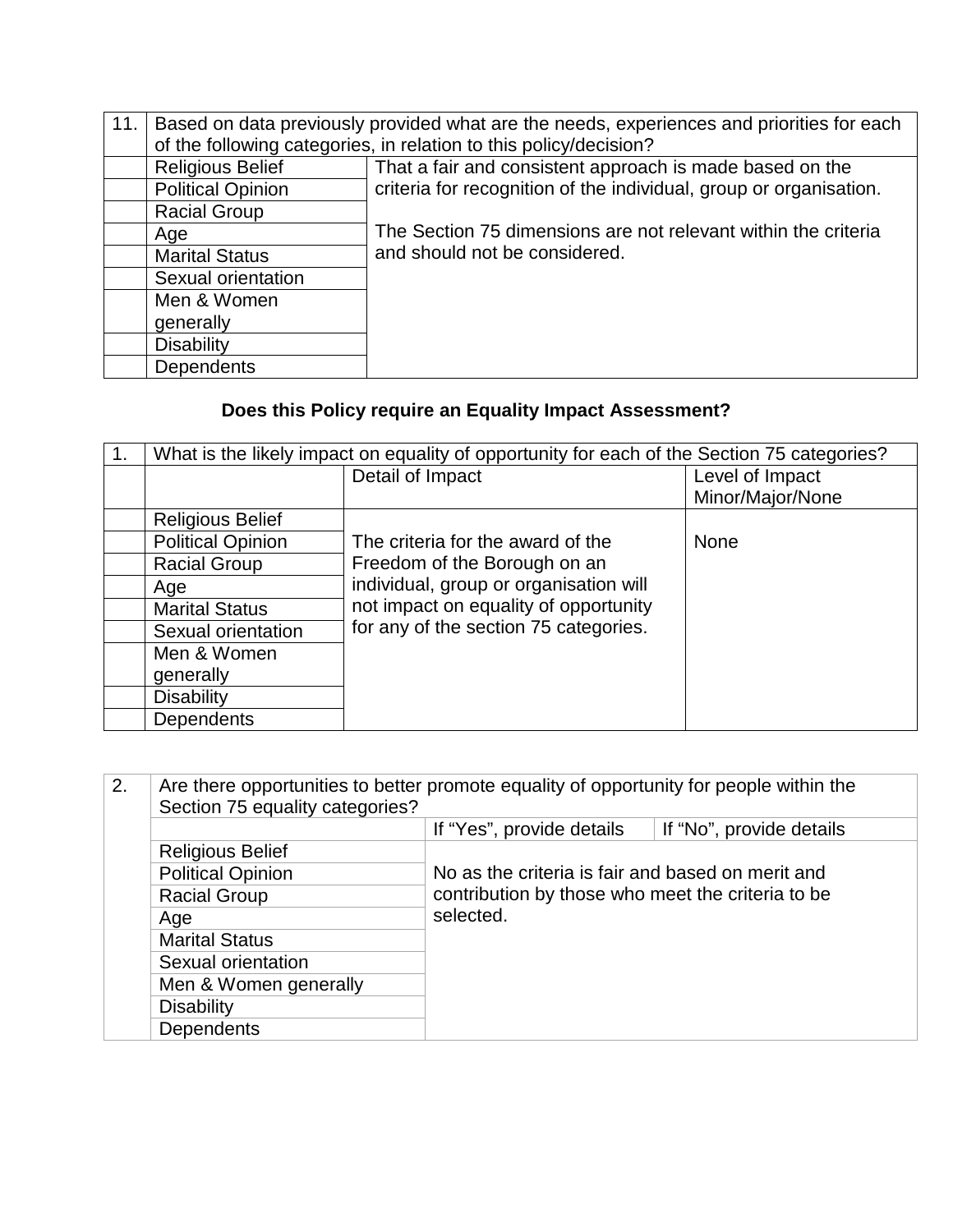| 3. | To what extent is the policy likely to impact on Good Relations between people of different<br>religious belief, political opinion or racial group? |                                                    |                  |
|----|-----------------------------------------------------------------------------------------------------------------------------------------------------|----------------------------------------------------|------------------|
|    |                                                                                                                                                     | Details of Impact                                  | Level of Impact  |
|    |                                                                                                                                                     |                                                    | Minor/Major/None |
|    | <b>Religious Belief</b>                                                                                                                             | None - the criteria is fair and based on merit and |                  |
|    | <b>Political Opinion</b>                                                                                                                            | contribution by those who meet the criteria to be  |                  |
|    | <b>Racial Group</b>                                                                                                                                 | selected.                                          |                  |

4. Are there opportunities to better promote Good Relations between people of different religious belief, political opinion or racial group? If "Yes" provide details | If "No" provide details Religious Belief Political Opinion No Racial Group

#### Additional Considerations

| Multiple Identity<br>Considerations                                                                                                                                        | Details of impact or potential impact (Positive/Negative)                                                                                                                   |
|----------------------------------------------------------------------------------------------------------------------------------------------------------------------------|-----------------------------------------------------------------------------------------------------------------------------------------------------------------------------|
| Are there any potential impacts<br>of the policy decision on<br>people with multiple identities?<br>(e.g. disabled minority ethnic<br>persons)                             | This policy will impact on individuals based on their<br>contribution and as such will be awarded to a range of<br>individuals irrespective of their Section 75 dimensions. |
| Where appropriate provide<br>details of data on the impact of<br>the policy on people with<br>multiple identities.<br>Specify relevant Section 75<br>categories concerned. |                                                                                                                                                                             |

| Does this proposed policy<br>provide an opportunity to:                                                                           | Yes / No | Explain your reasoning:                                                                                                                                                                                                                                                                                   |
|-----------------------------------------------------------------------------------------------------------------------------------|----------|-----------------------------------------------------------------------------------------------------------------------------------------------------------------------------------------------------------------------------------------------------------------------------------------------------------|
| better promote positive<br>attitudes towards disabled<br>people<br>increase participation by<br>disabled people in public<br>life | Yes      | This policy will ensure that should an<br>individual receiving the award have a<br>known disability or anyone attending the<br>award of the achievement who has a<br>disability will have the opportunity to have<br>any required reasonable adjustments put<br>into place to ensure access to the event. |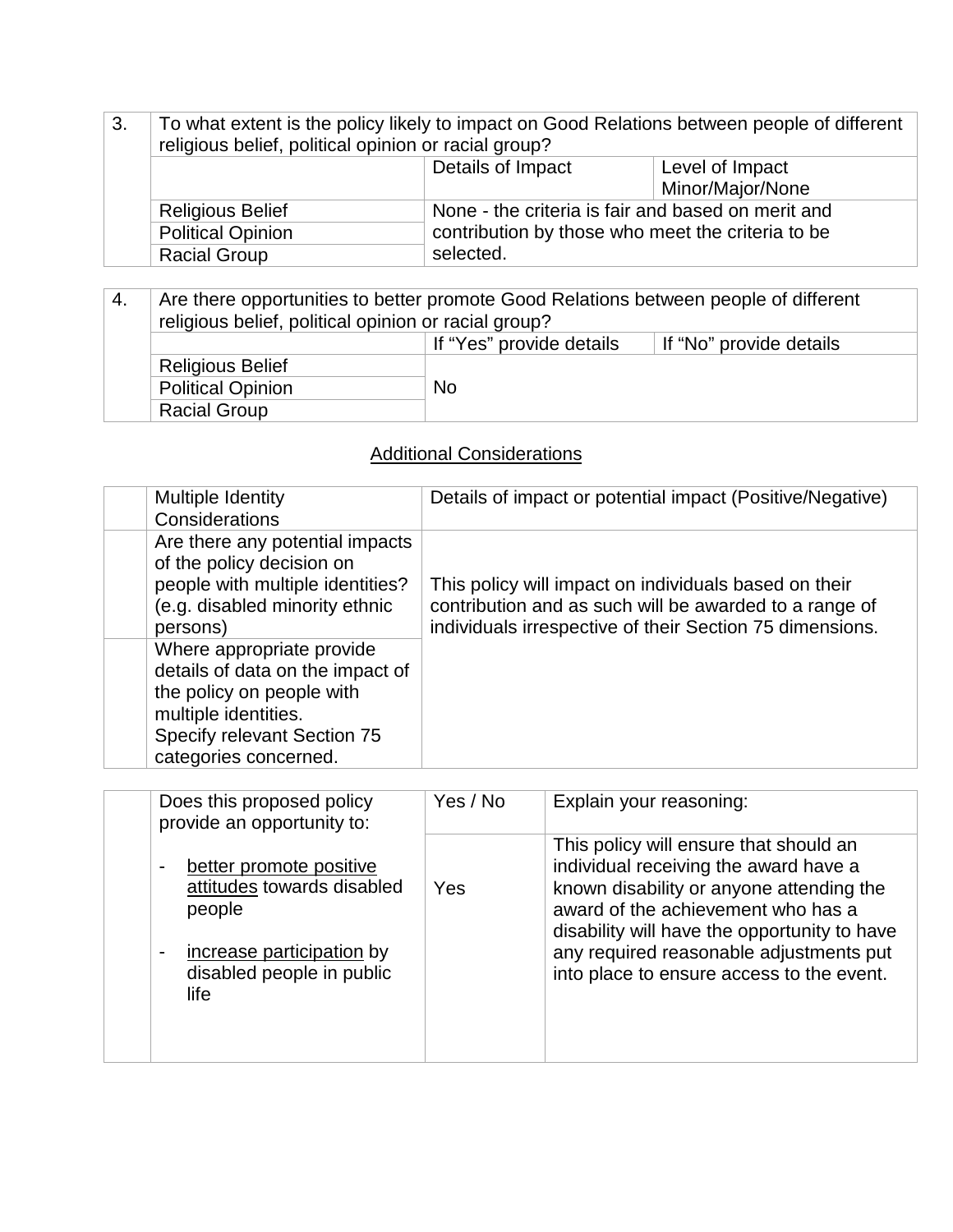#### Monitoring Arrangements

Section 75 places a requirement on the Council to have equality monitoring arrangements in place in order to assess the impact of policies and services, help identify barriers to fair participation and to better promote equality of opportunity.

| Outline what data you could<br>collect in the future in order to<br>monitor the impact of this<br>policy / decision on equality,<br>good relations and disability<br>duties. | To whom the award has been proposed to be made, to<br>whom it has been made and the reason for the award |
|------------------------------------------------------------------------------------------------------------------------------------------------------------------------------|----------------------------------------------------------------------------------------------------------|
|                                                                                                                                                                              |                                                                                                          |

I can confirm that the proposed policy / decision has been screened for:-

| Equality of opportunity and good relations |
|--------------------------------------------|
| Disabilities duties; and                   |
| Human rights issues                        |

On the basis of the answers to the screening questions, I recommend that this policy / decision is:-

| X | Screened Out – No EQIA necessary (no impacts)                                        |  |
|---|--------------------------------------------------------------------------------------|--|
|   | Screened Out - Mitigating Actions (minor impacts)                                    |  |
|   | Screened In - Necessary to conduct a full EQIA<br>Please detail actions to be taken: |  |
|   |                                                                                      |  |

Screening assessment completed by:-

Name: Amanda Martin Title: Head of Administration Date: Signature: 8 May 2015

Director/Head of Service decision approved by:

Name: Wendy Monson<br>Title: Director of Organ Director of Organisational Development and Administration Date: Signature: 8 May 2015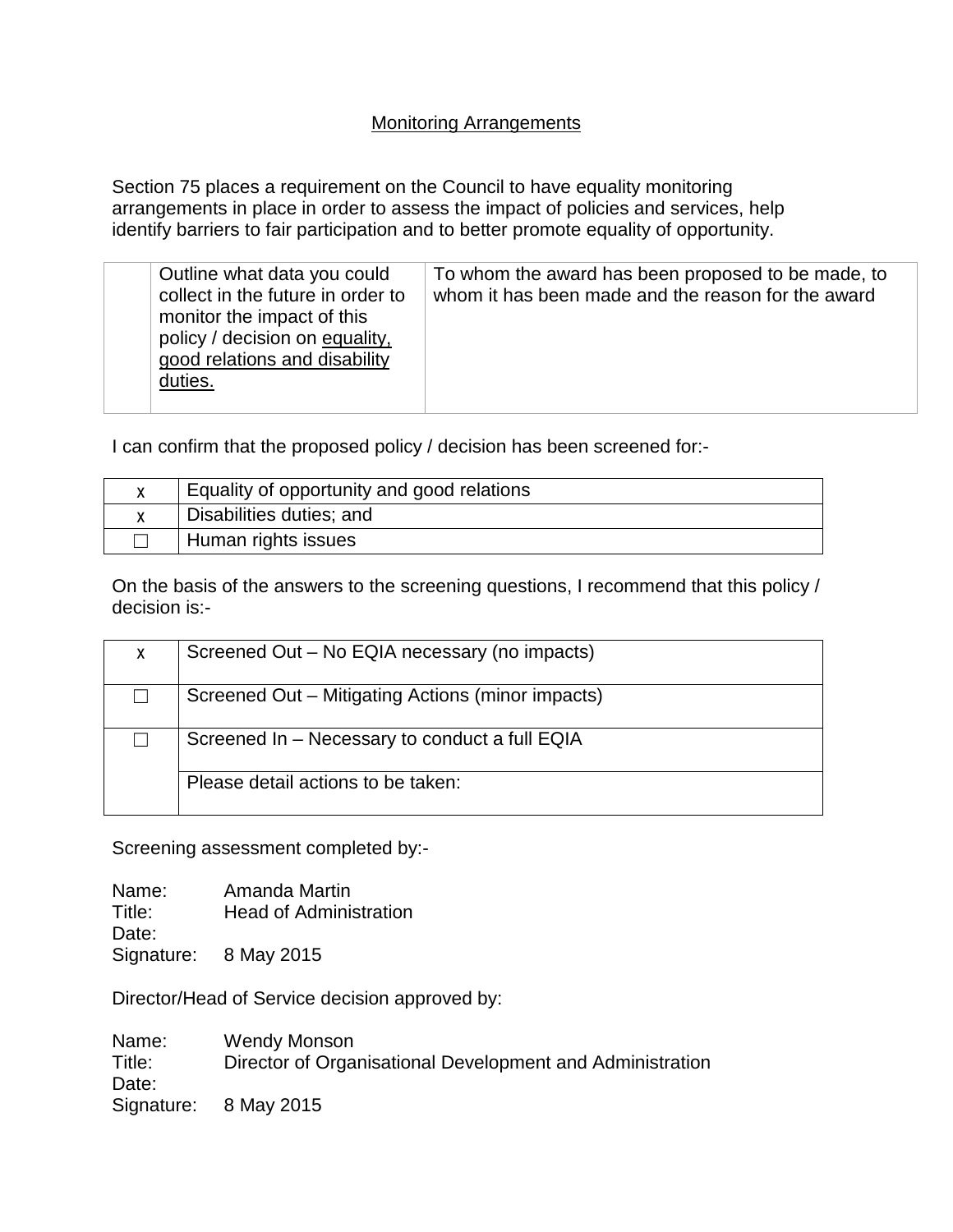### If an Equality Impact Assessment is required

|  | Priority rating for timetabling<br>an Equality Impact<br>Assessment. (1-3) | <b>Priority Criterion</b>                               | Rating |
|--|----------------------------------------------------------------------------|---------------------------------------------------------|--------|
|  |                                                                            | Effect on equality of opportunity and good<br>relations |        |
|  |                                                                            | Social need                                             |        |
|  |                                                                            | Effect on people's daily lives                          |        |
|  |                                                                            | Relevance to a public authority's functions             |        |

| Is this policy affected by<br>timetables established by other<br>relevant Public Authorities? |  |
|-----------------------------------------------------------------------------------------------|--|
|-----------------------------------------------------------------------------------------------|--|

| <b>Monitoring Recommendation</b> |  |
|----------------------------------|--|
|                                  |  |

| Approval and Authorisation |                                                                 |            |
|----------------------------|-----------------------------------------------------------------|------------|
| Screened by:               | Position/Job Title:                                             | Date:      |
|                            | <b>Head of Administration</b>                                   | 8 May 2015 |
| Approved by:               | Director of Organisational<br>Development and<br>Administration | 8 May 2015 |